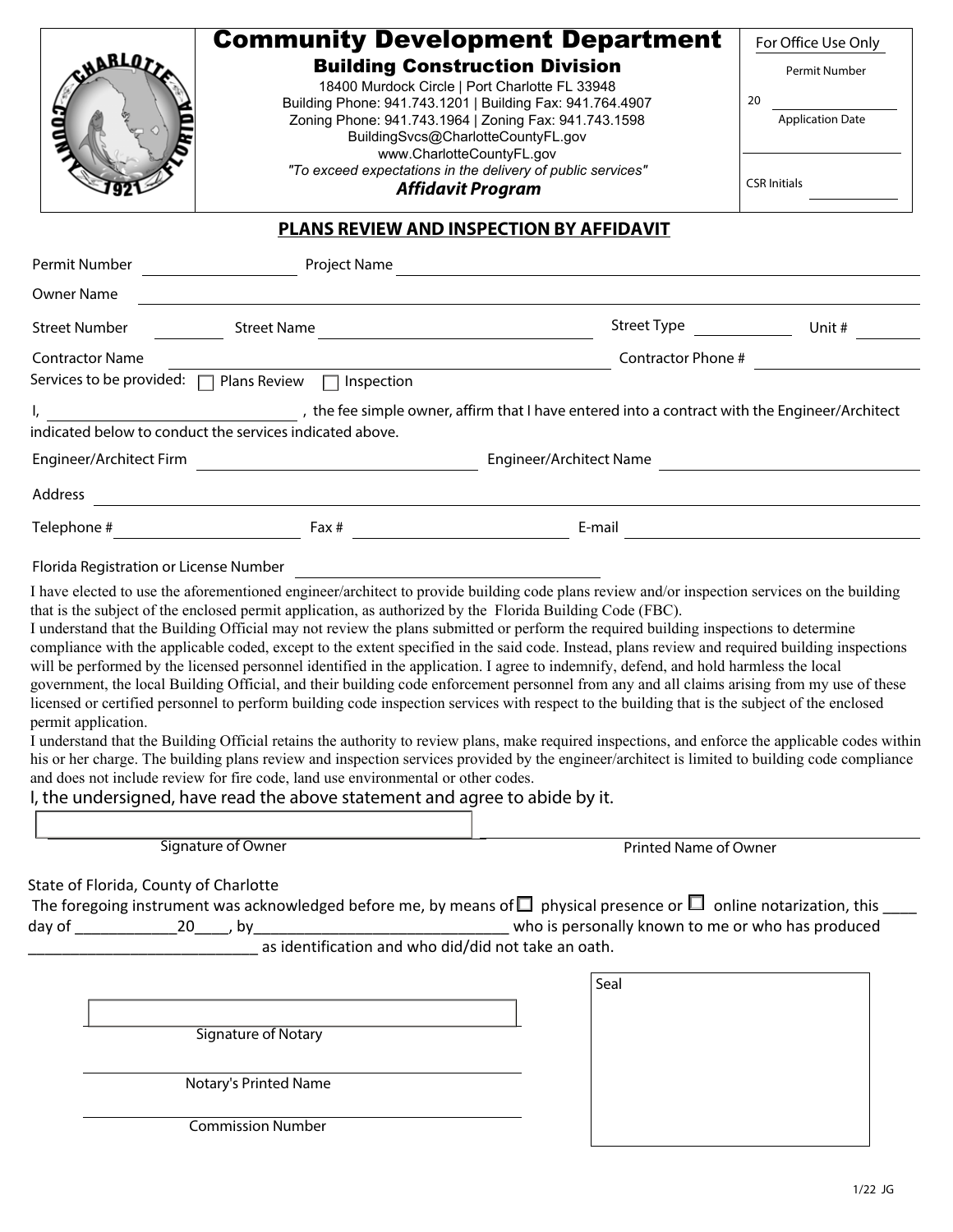|         | <b>Community Development Department</b>                     | For Office Use Only     |
|---------|-------------------------------------------------------------|-------------------------|
| ABBLOT. | <b>Building Construction Division</b>                       | Permit Number           |
|         | 18400 Murdock Circle   Port Charlotte FL 33948              |                         |
|         | Building Phone: 941.743.1201   Building Fax: 941.764.4907   | 20                      |
|         | Zoning Phone: 941.743.1964   Zoning Fax: 941.743.1598       | <b>Application Date</b> |
|         | BuildingSvcs@CharlotteCountyFL.gov                          |                         |
|         | www.CharlotteCountyFL.gov                                   |                         |
|         | "To exceed expectations in the delivery of public services" | <b>CSR Initials</b>     |
|         | <b>Affidavit Program</b>                                    |                         |
|         | <b>Fact Sheet</b>                                           |                         |

# **Background**

Under Florida Building Code (FBC), Section 105.14 (Permits issued on the basis of an Affidavit) and Section 107.6 (Affidavits).

The building official may accept a sworn affidavit from a registered architect or engineer stating that the plans submitted conform to the technical codes. For buildings and structures, the affidavit shall state that the plans conform to the laws as to egress, type of construction and general arrangement and, if accompanied by drawings, show the structural design and that the plans and design conform to the requirements of the technical codes as to strength, stresses, strains, loads and stability. The building official may without any examination or inspection accept such affidavit, provided the architect or engineer who made such affidavit agrees to submit to the building official copies of inspection reports as inspections are performed and upon completion of the structure, electrical, gas, mechanical or plumbing systems a certification that the structure, electrical, gas, mechanical or plumbing system has been erected in accordance with the requirements of the technical codes. Where the building official relies upon such affidavit, the architect or engineer shall assume full responsibility for compliance with all provisions of the technical codes and other pertinent laws or ordinances. The building official shall ensure that any person conducting plans review is qualified as a plans examiner under Part XII of Chapter 468, Florida Statutes, and that any person conducting inspections is qualified as a building inspector under Part XII of Chapter 468, Florida Statutes.

NOTE: A contractor's contractual and legal obligations are not relieved by any action or inaction by an architect or engineer participating in this program.

#### **Purpose**

The Affidavit Program is designed to provide owners and contractors in Charlotte County an alternative permitting process. Under the program, plans submitted with the affidavit are processed without review by County plans examiners. The County may however, conduct unannounced inspections to ensure compliance with FBC and other applicable law.

## **Applicability and Exceptions**

Permits issued on basis of an affidavit shall not extend to the flood load and flood resistance requirements of the Florida Building Code.

## **Permitting and Inspection**

The submission and processing requirements for a permit under these regulations are essentially the same as those for a regular permit. Upon acceptance by the Building Official of the Affidavit Program application, the permit request will be processed. When the program is used, the County will neither conduct a review of plans nor perform required inspections. The architect or engineer submitting the affidavit assumes full responsibility for plans review and required inspections. The Building Official may however, schedule progress inspections at any time during construction to ensure compliance with the FBC and applicable law.

#### **Insurance Requirements**

The architect or engineer shall perform building code inspection services on a building project under the affidavit program only if the architect or engineer maintains insurance for professional liability covering all services performed under the affidavit program. Such insurance shall have minimum policy limits of \$1 million per occurrence and \$2 million in the aggregate for any project with a construction cost of \$5 million or less and \$2 million per occurrence and \$4 million in the aggregate for any project with a construction cost of over \$5 million. Nothing in this section limits the ability of a fee owner to require additional insurance or higher policy limits. For these purposes, the term "construction cost" means the total cost of building construction as stated in the building permit application. If the architect or engineer chooses to secure claims-made coverage to fulfill this requirement, the architect or engineer must also maintain coverage for a minimum of 5 years subsequent to the performance of building code inspection services. The insurance required under this subsection shall be written only by insurers authorized to do business in this state with a minimum A.M. Best's rating of A. Before providing building code inspection services within a local building official's jurisdiction, the architect or engineer must provide to the local building official a certificate of insurance evidencing that the coverages required under this subsection are in force.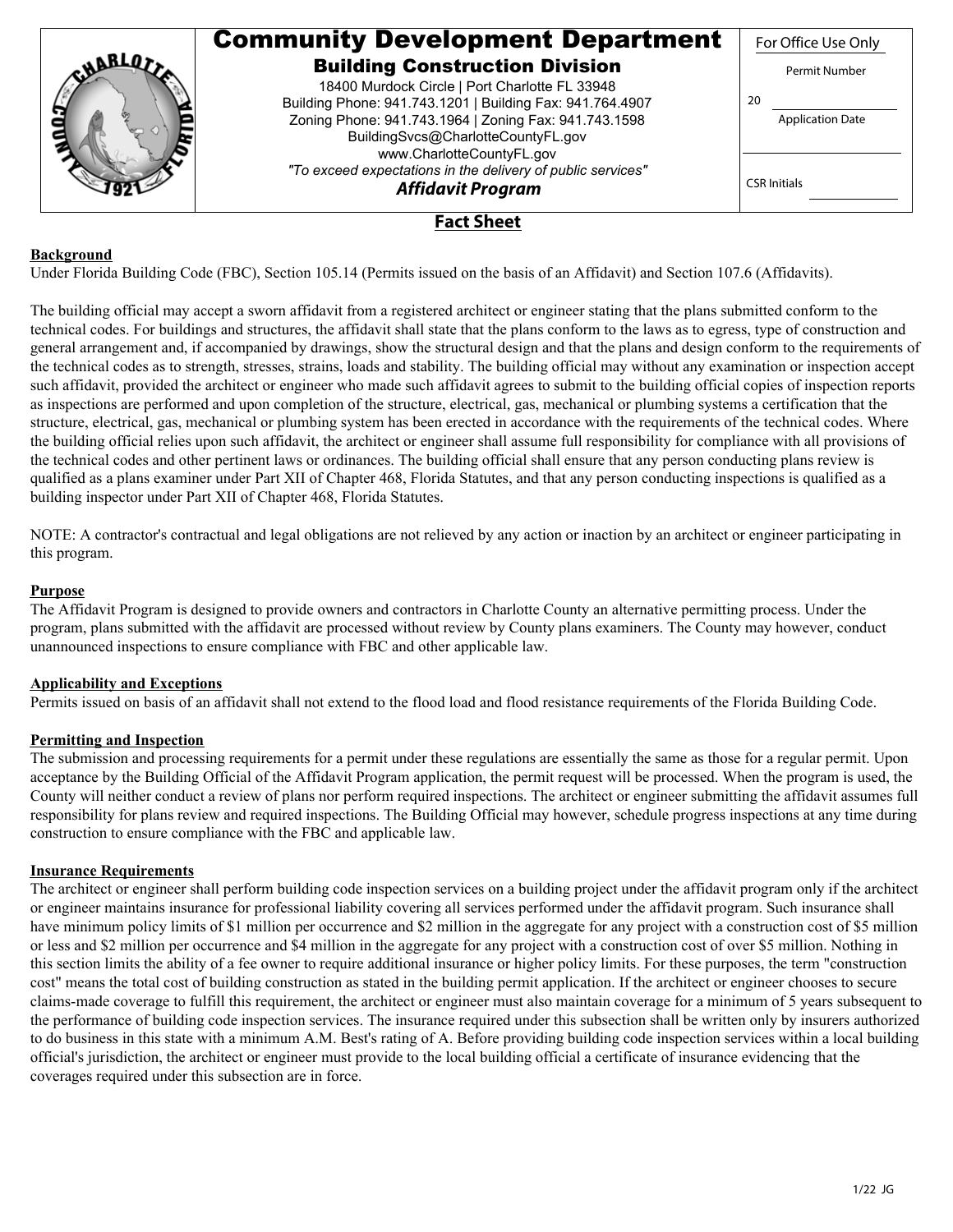|          | <b>Community Development Department</b>                     | For Office Use Only     |
|----------|-------------------------------------------------------------|-------------------------|
| CHARLOS. | <b>Building Construction Division</b>                       | Permit Number           |
|          | 18400 Murdock Circle   Port Charlotte FL 33948              |                         |
|          | Building Phone: 941.743.1201   Building Fax: 941.764.4907   | 20                      |
|          | Zoning Phone: 941.743.1964   Zoning Fax: 941.743.1598       | <b>Application Date</b> |
|          | BuildingSvcs@CharlotteCountyFL.gov                          |                         |
|          | www.CharlotteCountyFL.gov                                   |                         |
|          | "To exceed expectations in the delivery of public services" |                         |
|          | <b>Affidavit Program</b>                                    | <b>CSR Initials</b>     |
|          | Fact Sheet                                                  |                         |

# **Plans Change**

Plans changes and revisions submitted to Building Construction Services under the program must be approved by the architect or engineer of record and posted at the job site. All changes and revisions must be included in the final signed and sealed as-built drawings.

# **As-Built Drawings**

As-built drawings, signed and sealed by the architect or engineer, must be submitted to Building Construction Services prior to issuance of the Certificate of Occupancy.

## **Inspections**

Inspections shall be performed at each phase of construction as required by the applicable codes. The architect or engineer, or his/her duly authorized representative, shall perform the required inspection, provided however, all required reports and certifications bear the signature of the architect or engineer. For the purposes of this Program, duly authorized representative means an employee of the firm, corporation or partnership who is licensed under Florida Statutes 471,481 or 468(xii). A copy of the current licensure of the architect or engineer and all persons performing plans review or inspections must be on file with the Building Official.

# **Notice of Scheduled Inspections**

The architect, engineer or duly authorized representative shall provide notice to Building Construction Services Department of the date and time the required inspection will be performed no later than 3:00 pm on the business day prior to the inspection. E.g. by 3:00 pm Friday for a Monday inspection. This should be done by emailing to [PrivateProviderInspections@CharlotteCountyFL.gov](mailto:PrivateProviderInspections@CharlotteCountyFL.gov)

The Building Official or his designee may visit the building site as often as necessary to verify that the architect or engineer is performing all required inspections.

#### **Inspection Postings and Reports**

Upon completing the required inspections at each applicable phase of construction, the architect or engineer shall, prior to leaving the project site, post each completed inspection on the job card indicating a pass or fail. In addition, the architect or engineer shall record such inspection in a report to the Building Official within two (2) business days. These inspection reports shall be signed and sealed every two weeks and sent to the Building Official. Inspection reports reflect those inspections required by applicable codes for each phase of construction. Both the plans and the record of all required and completed inspections shall be maintained at the building site at all times for review by the County Inspector. The architect or engineer shall report to the Building Official any condition that poses an immediate threat to public safety and welfare.

#### **Certificate of Compliance**

Upon completion of all required inspections prior to receiving the Certificate of Occupancy, the architect or engineer shall prepare a Certificate and Compliance containing a summary of the inspections performed and a sworn statement by the architect or engineer that the state inspections have been performed and, to the best of the architects knowledge and belief, the building construction complies with the approved plans and applicable building codes. This statement required of the architect or engineer shall be substantiated in the following form:

"To the best of my knowledge and belief, the building components and site improvements outlined herein and inspected under my authority have been completed in conformance with the approved plans and the applicable codes."

#### **Effect of Noncompliance**

Architects and/or engineers whose plans, inspection notices, inspection reports or certificates of compliance are found to be deficient may be barred from further participation in this program.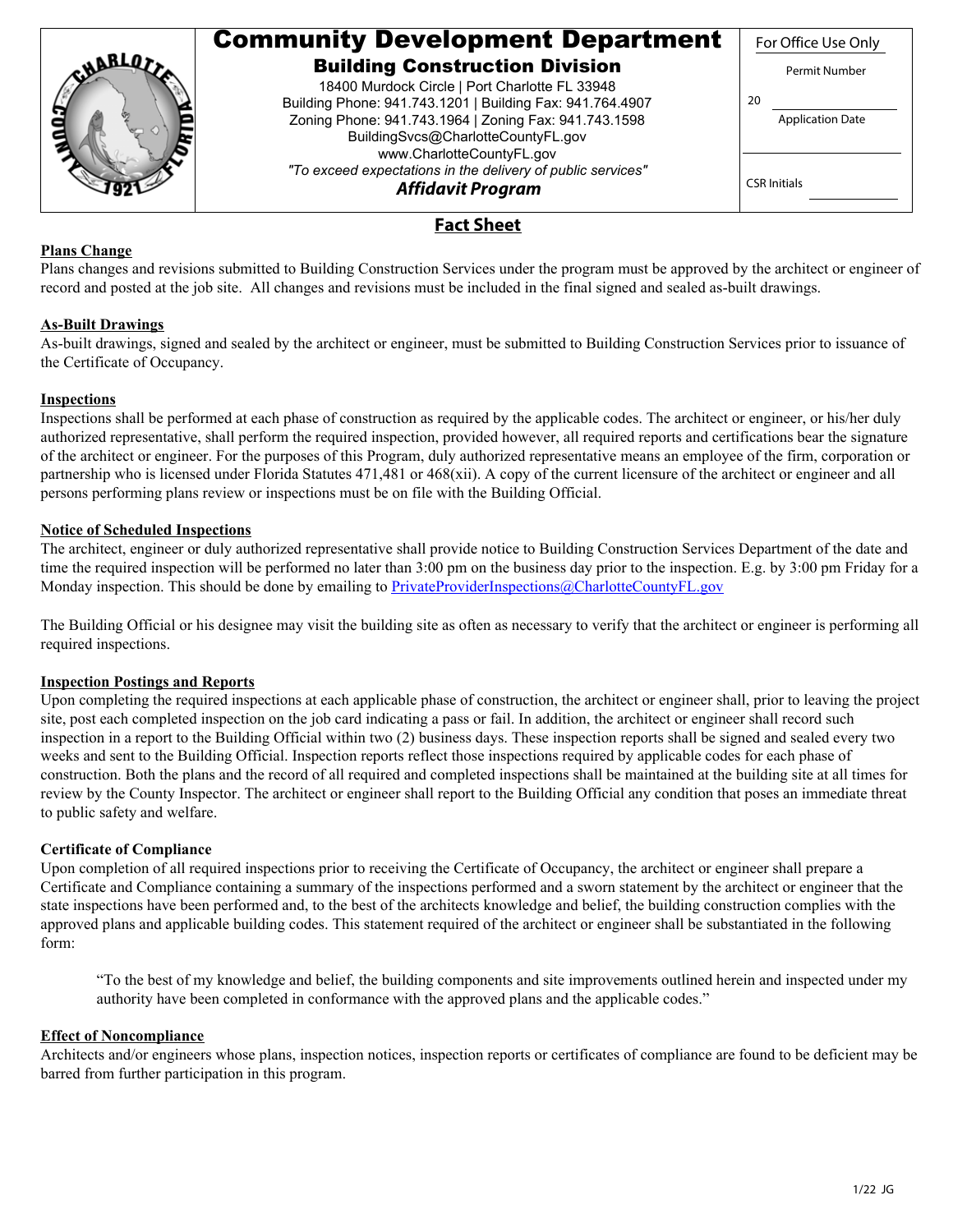|  | <b>Community Development Department</b>                                                                     | For Office Use Only     |
|--|-------------------------------------------------------------------------------------------------------------|-------------------------|
|  | <b>Building Construction Division</b>                                                                       | Permit Number           |
|  | 18400 Murdock Circle   Port Charlotte FL 33948<br>Building Phone: 941.743.1201   Building Fax: 941.764.4907 | -20                     |
|  | Zoning Phone: 941.743.1964   Zoning Fax: 941.743.1598                                                       | <b>Application Date</b> |
|  | BuildingSvcs@CharlotteCountyFL.gov<br>www.CharlotteCountyFL.gov                                             |                         |
|  | "To exceed expectations in the delivery of public services"                                                 | <b>CSR</b> Initials     |
|  | <b>Affidavit Program</b>                                                                                    |                         |

I, the undersigned, am an  $\bigcirc$  Architect  $\bigcirc$  Engineer duly registered by the State of Florida, whose license is in good standing. I hereby

certify to the best of my knowledge and belief, the following:

- 1. The attached plans conform to all technical codes applicable to this construction, including all local amendments to said codes, if any.
- 2. The attached plans conform to the laws as to egress, type of construction and general arrangement and, if accompanied by drawings, show the structural design.
- 3. The plans and design conform to the requirements of the technical codes as to strengths, stresses, strains, loads and stability.
- 4. The building or structure shall be inspected and inspection reports submitted to the Building Official as outlined in the Affidavit Program Fact Sheet.
- 5. Provide evidence of any person conducting plans review is qualified as a plans examiner under Part XII of Chapter 468, Florida Statutes, and that any person conduction inspections is qualified as a building inspector under Part XII of chapter 468, Florida Statutes.

I further state that I understand that the Building Official will rely upon this affidavit and I further agree to assume full responsibility for the compliance with all provisions of the technical codes, including any local amendments, and other pertinent laws or ordinances, and I further agree to hold Charlotte County harmless from any claims of any parties arising out of the plans submitted herewith, including any changes that may subsequently be made to these plans.

Further affiant saith naught.

Permit Number

Job Site Address

Engineer/Architect Firm Engineer/Architect Name

Florida Registration or License Number

Embossed Seal Required Below.

|                                           | For Office Use Only |
|-------------------------------------------|---------------------|
| Reviewed by Building Official or Designee | Date                |
| <b>Comments</b>                           |                     |
|                                           |                     |